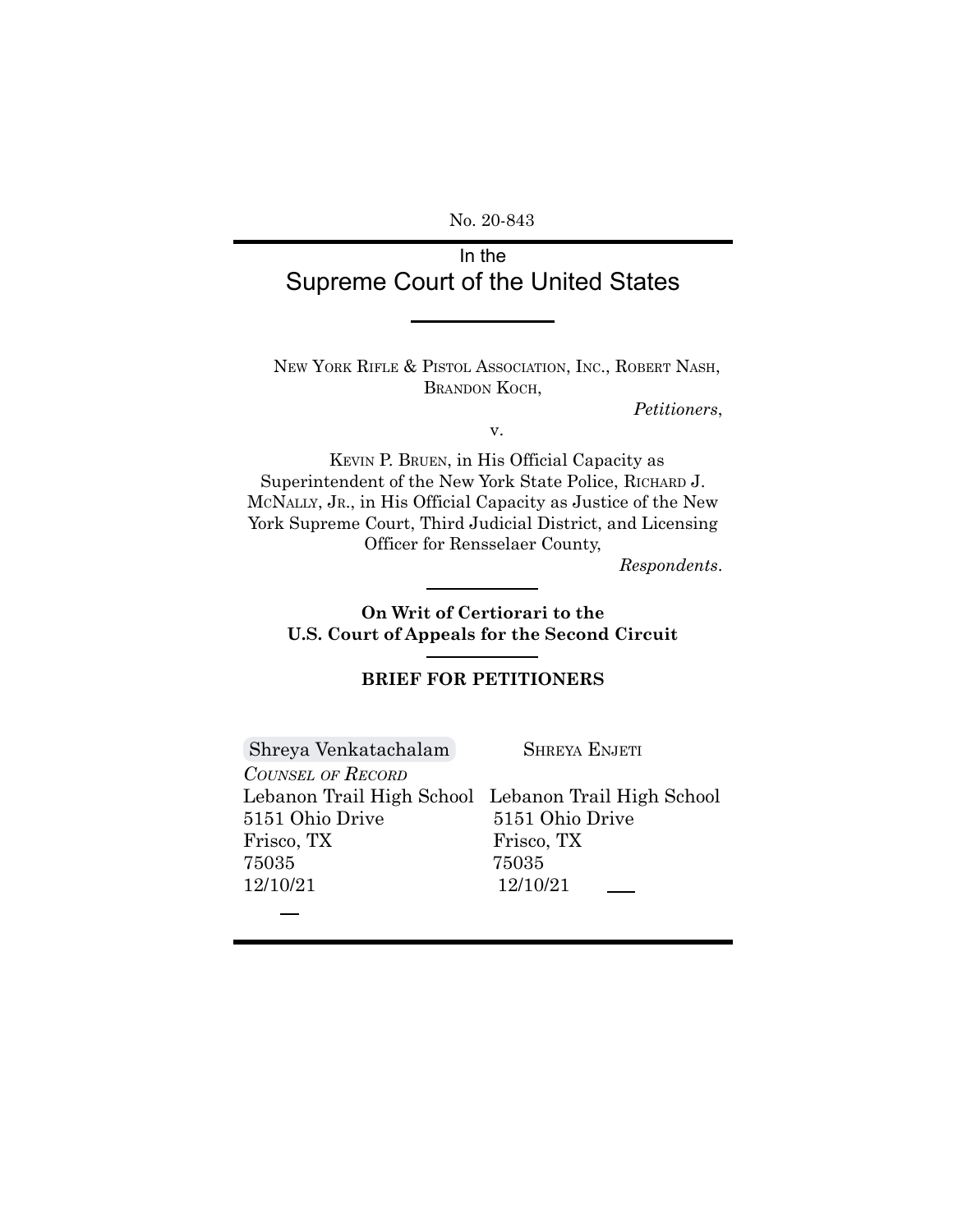## **QUESTIONS PRESENTED**

1

Whether the State's denial of petitioners' applications for concealed-carry licenses for self-defense violated the Second Amendment.

## i

# **TABLE OF CONTENTS**

|              | SUMMARY OF ARGUMENT 1                                                                                  |
|--------------|--------------------------------------------------------------------------------------------------------|
|              |                                                                                                        |
| $\mathbf{L}$ | The text of the Second Amendment as well as the<br>Fourteenth Amendment protects the right to have and |
|              | a. Defining "keep" and "bear" in the second                                                            |
| b.           | Supreme Court interpretation of "free state" and                                                       |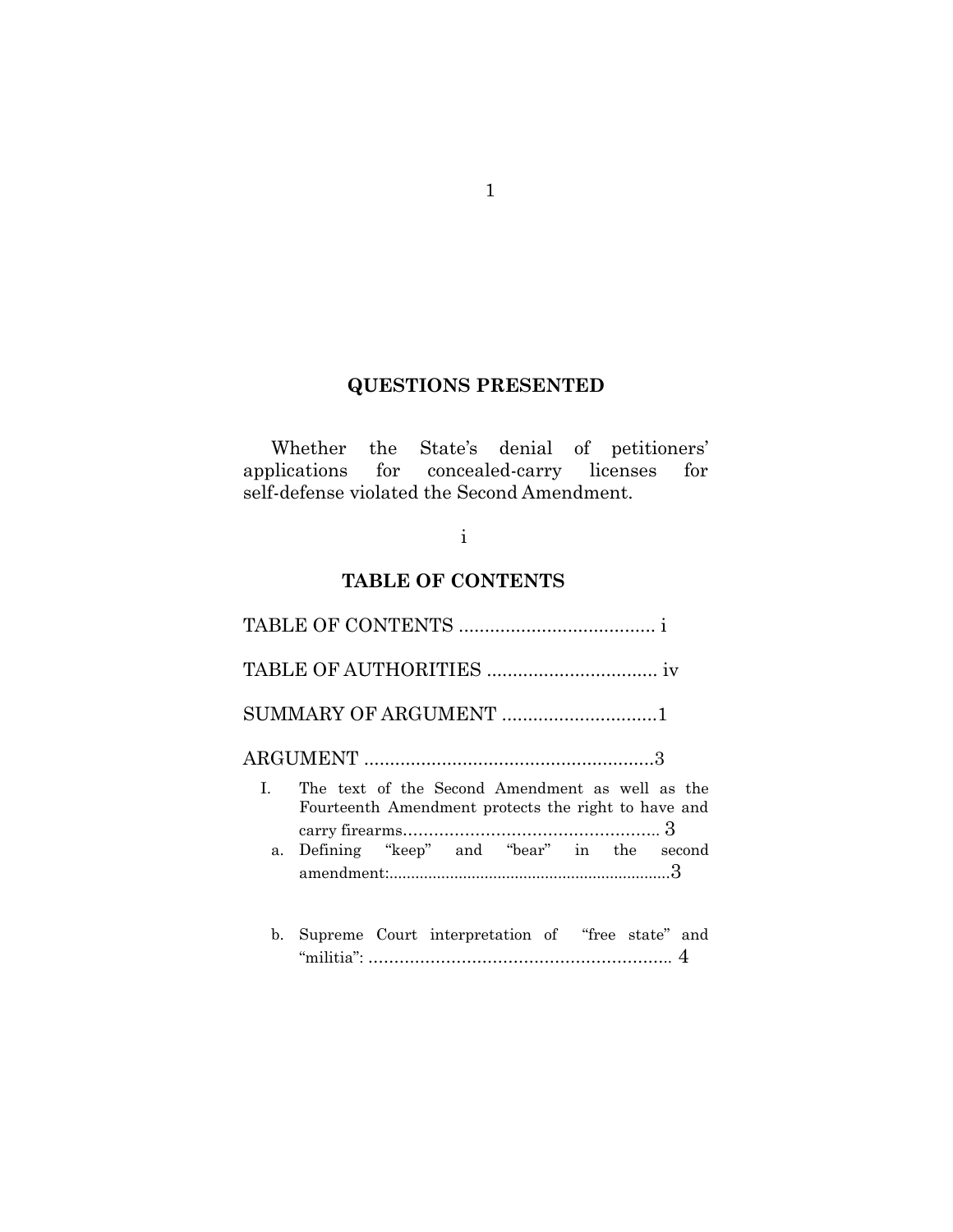| II. The act of publicly carrying arms became constitutionalized in                                           |
|--------------------------------------------------------------------------------------------------------------|
| The Massachusetts Declaration of Rights established<br>C.<br>the right to bear arms during the revolutionary |
| d. New York's ratification of the Constitution supports the                                                  |
| III. Examples of modern court cases supporting the right to bear                                             |

|--|--|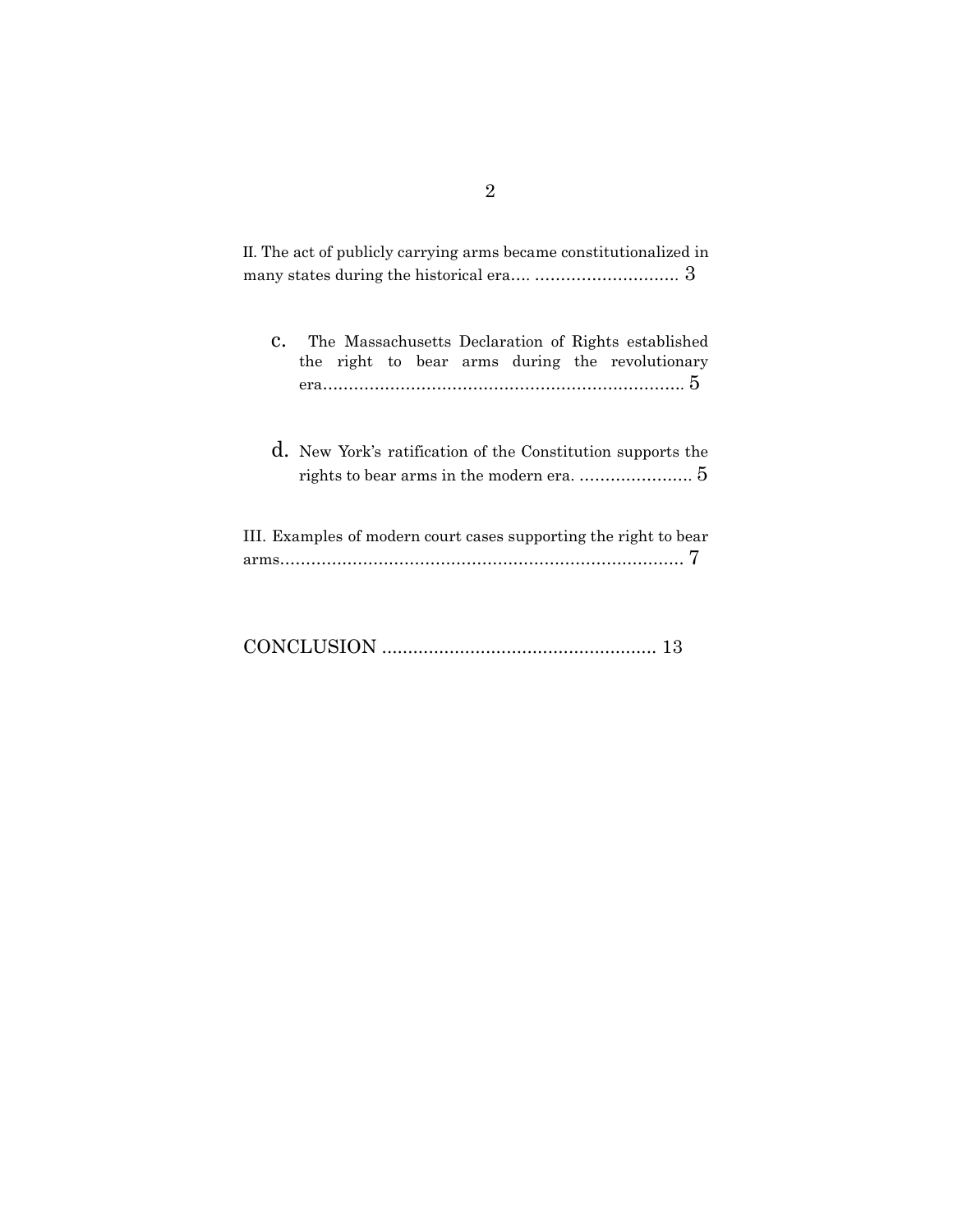# **TABLE OF AUTHORITIES**

IV

| Wrenn vs. District Of Columbia |
|--------------------------------|
| Peruta vs. County of San Diego |
| United States v. Miller        |
|                                |
| District of Columbia v. Heller |
| McDonald v City of Chicago     |
| Caetano v. Massachusetts,      |
| Moore v. Madigan,              |
|                                |

3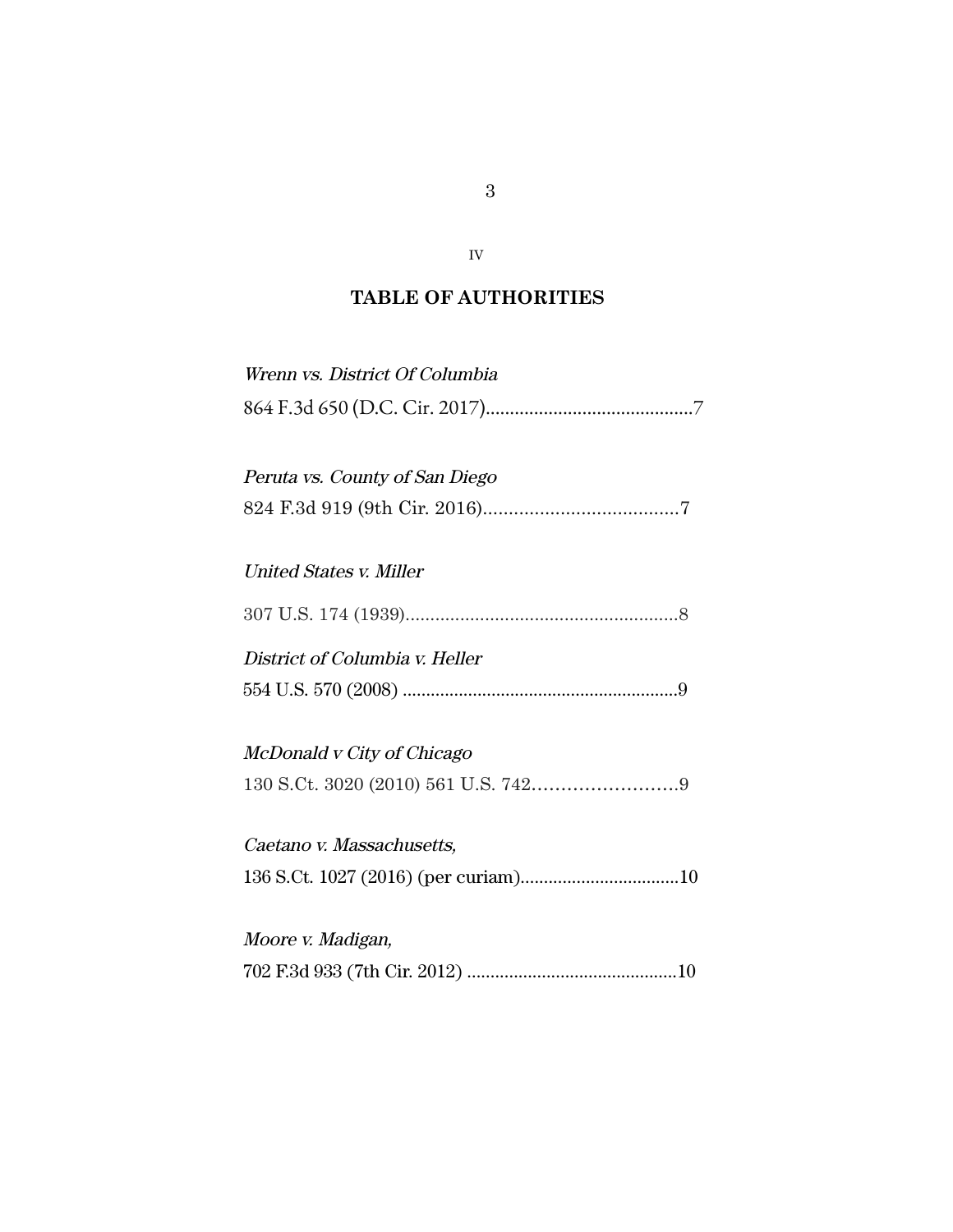| Bliss v Commonwealth, |
|-----------------------|
| Nunn v State,         |
| Andrews v State,      |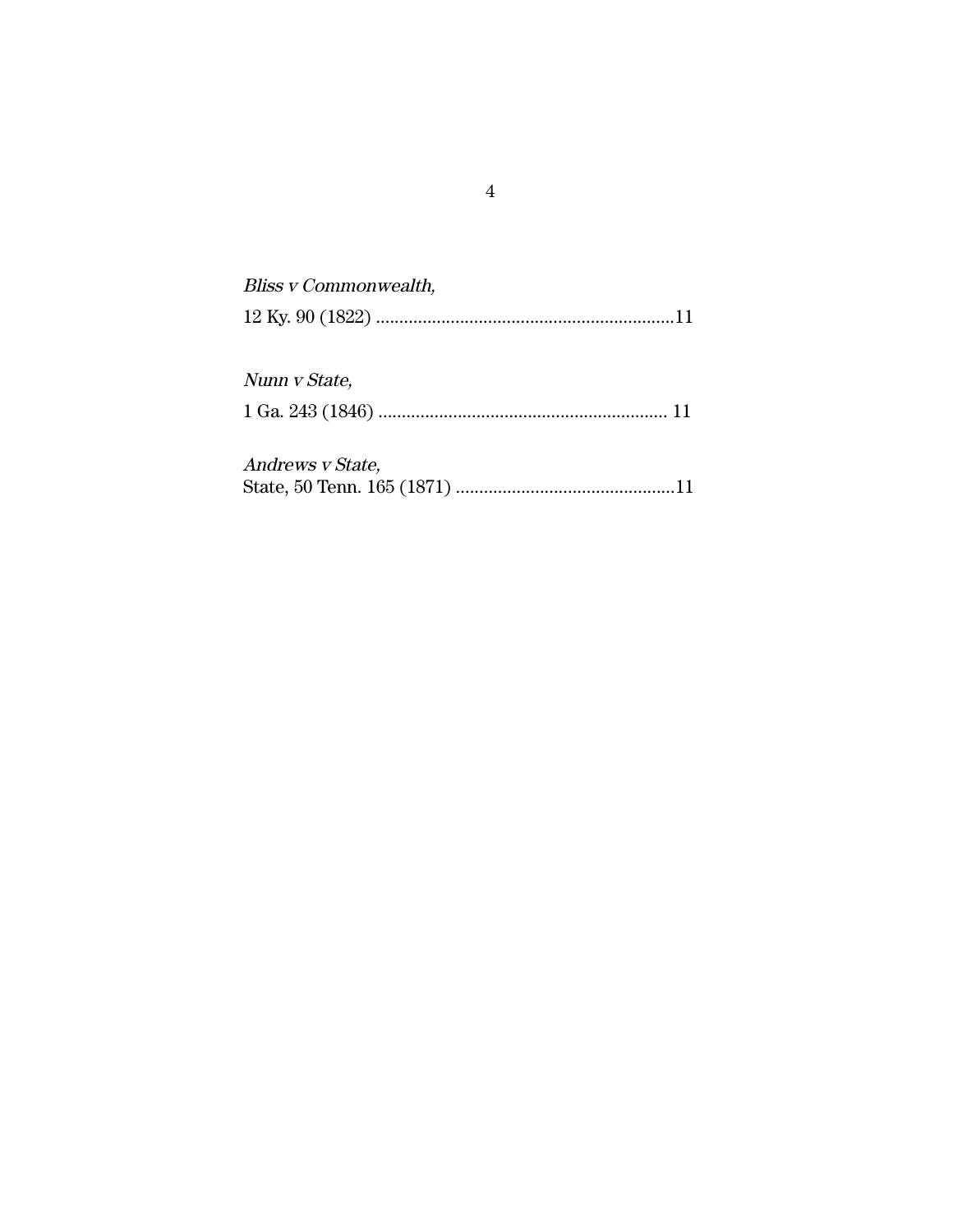#### **SUMMARY OF ARGUMENT**

The Second Amendment in the United States Bill of Rights speaks for one of the founding fathers' most valued rights to undo the wrongings they faced. It also stands for the safety and protection of the people- the very people that the government is made of, by, and for.

It protects the right to "keep," which dictionaries define as retaining position of, as well as "bear arms," which is defined as the wearing or displaying of carried firearms.

The framers of the constitution, the very foundation to our nation today, wrote a highly passionate and daring Declaration of Independence containing 27 grievances, each carefully and purposefully phrased to get the sheer injustice of their situation across. A few years later, James Madison wrote the Bill of Rights, inspired by documents such as the Declaration of Independence, Magna Carta, and English Bill of Rights, to establish the basic rights they were denied at the time of the founding fathers. Placing the right to bear arms as the very second amendment demonstrated its high value, and it established the right for Americans to be able to actively defend themselves and even just possess firearms.

Under the English, after facing much abuse and injustice, the amendments were written intentionally to constitutionalize the carrying of firearms.

20th and 21st century sources as well as case law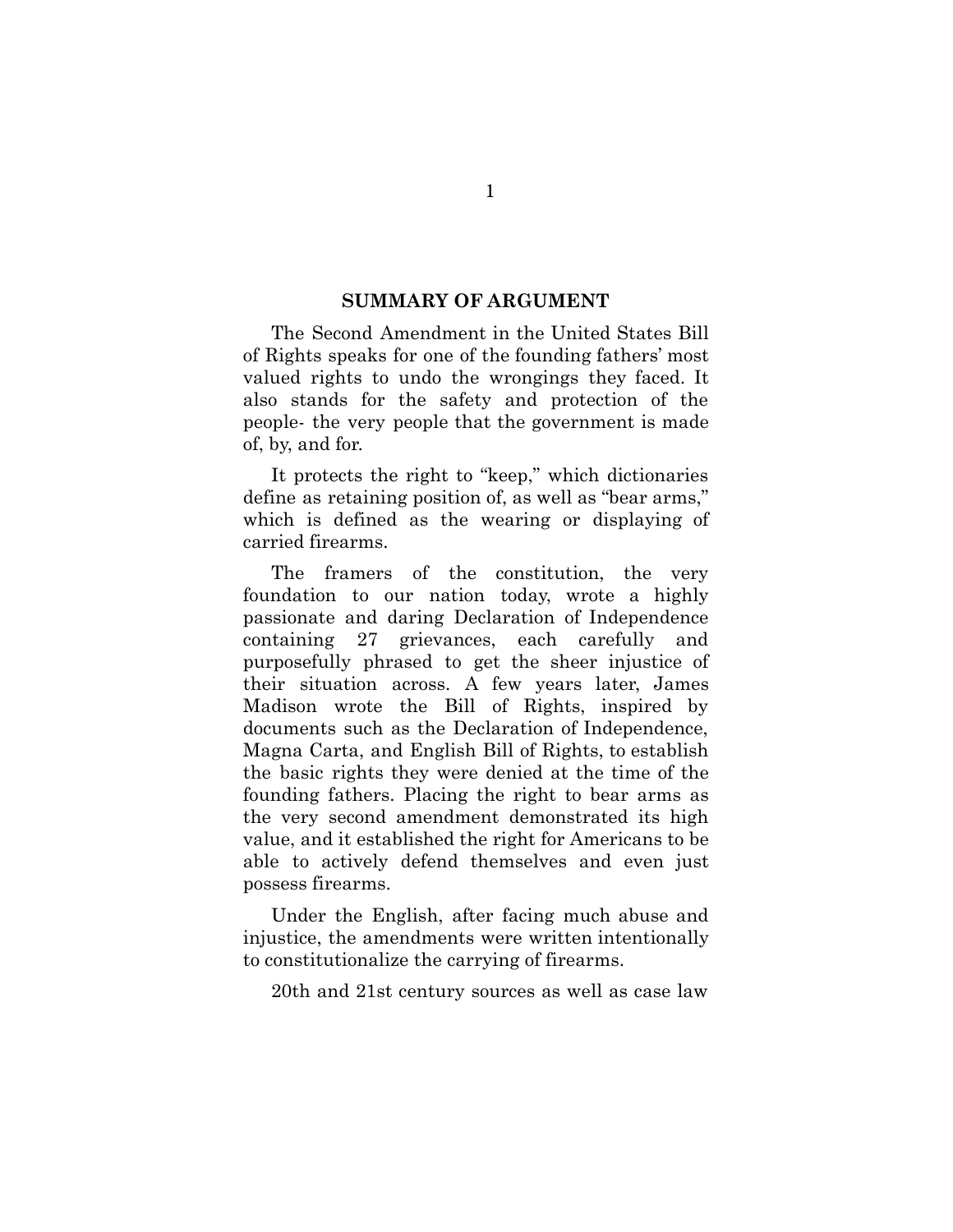support the right, not privilege, right of citizens to carry guns for protection.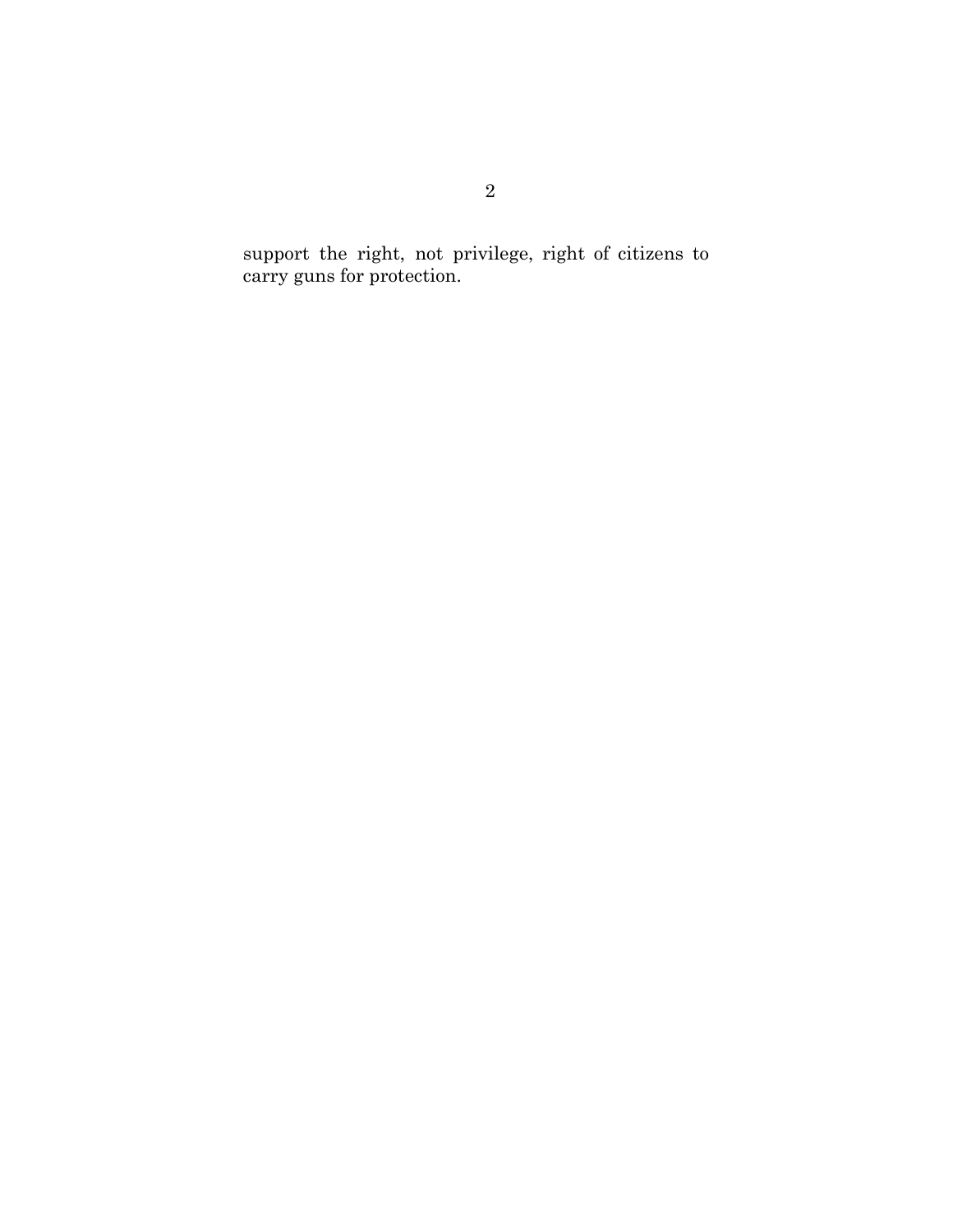#### **ARGUMENT**

## **I. The text of the Second Amendment as well as the Fourteenth Amendment protects the right to have and carry firearms.**

## **A. Defining "keep" and "bear" in the second amendment:**

The Second Amendment mentions the "right of the people," the word "right" being specifically used. Oxford Languages defines this term as a "moral or legal entitlement," a fundamentally, basic protection that in terms of the Second Amendment, the people of America need, deserve, and should have. Furthermore, the Second Amendment mentions the right to "keep and bear" firearms. Modern dictionaries help define these words and give more clarity despite there having been minimal to no change in the definition over the years, but they define "keep" the ability to have something in control and in one's possession while "bear" refers to carrying or wearing, and in terms of this amendment, the "possession" of arms. As a whole, the second half of the Second Amendment protects the right to have a firearm, and carry it if needed for self-defense.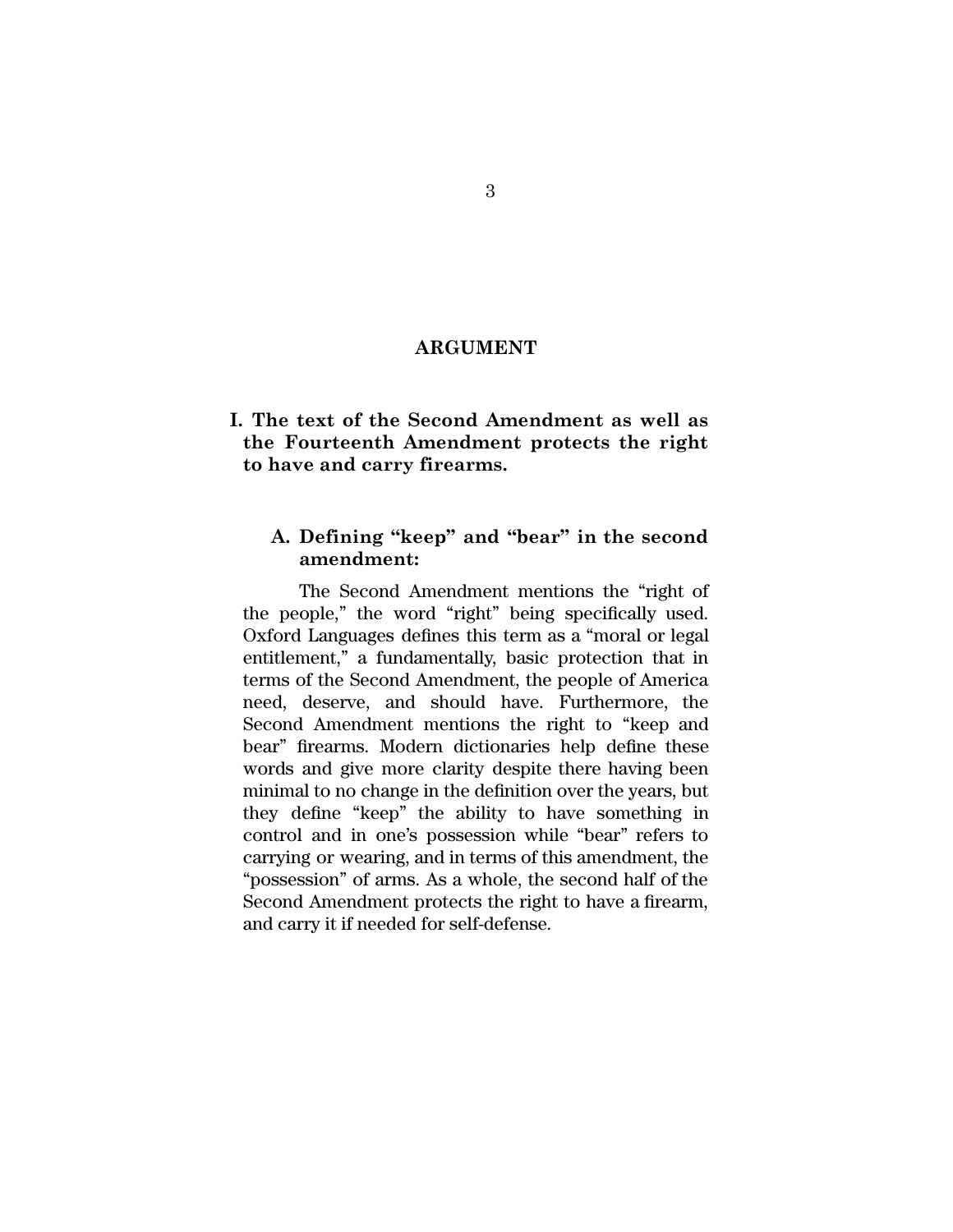## **B. Supreme Court interpretation of "free state" and "militia":**

Literal text of documents such as the Constitution are highly useful in the interpretation of words written hundreds of years ago by America's founding fathers. Part of the confusion on the Second Amendment is derived from the first half of it where it mentions "regulated militia" and "security of a free State." *D.C v. Heller* acted as the Supreme Court Case that finally gave insight on the interpretation of these words. The court rulings by Justice Scalia declared that a "militia" is not restricted to just members in the military. At the drafting of the Bill of Rights, people who were eligible for serving in the military were mostly able-bodied men and when the colonists faced their abuse and took up their guns to retaliate for freedom, nuances such as them having to be men in the military weren't important. Any person in need of protection or self-defense is guaranteed to be able to have and carry a gun. Moreover, "free state" in human geography and political terms refers to the nation as a whole, in this case, the security of America. However, it is much more than that. When the colonists took their chances and threw up an entire Revolutionary War, it was because the grievances they suffered were too much and the wellbeing and safety of their family, friends, community, and society were at risk. Taking up what the framers must have meant by the term "free state," it can be concluded that the right to bear arms isn't restricted to issues when the entire nation is at risk.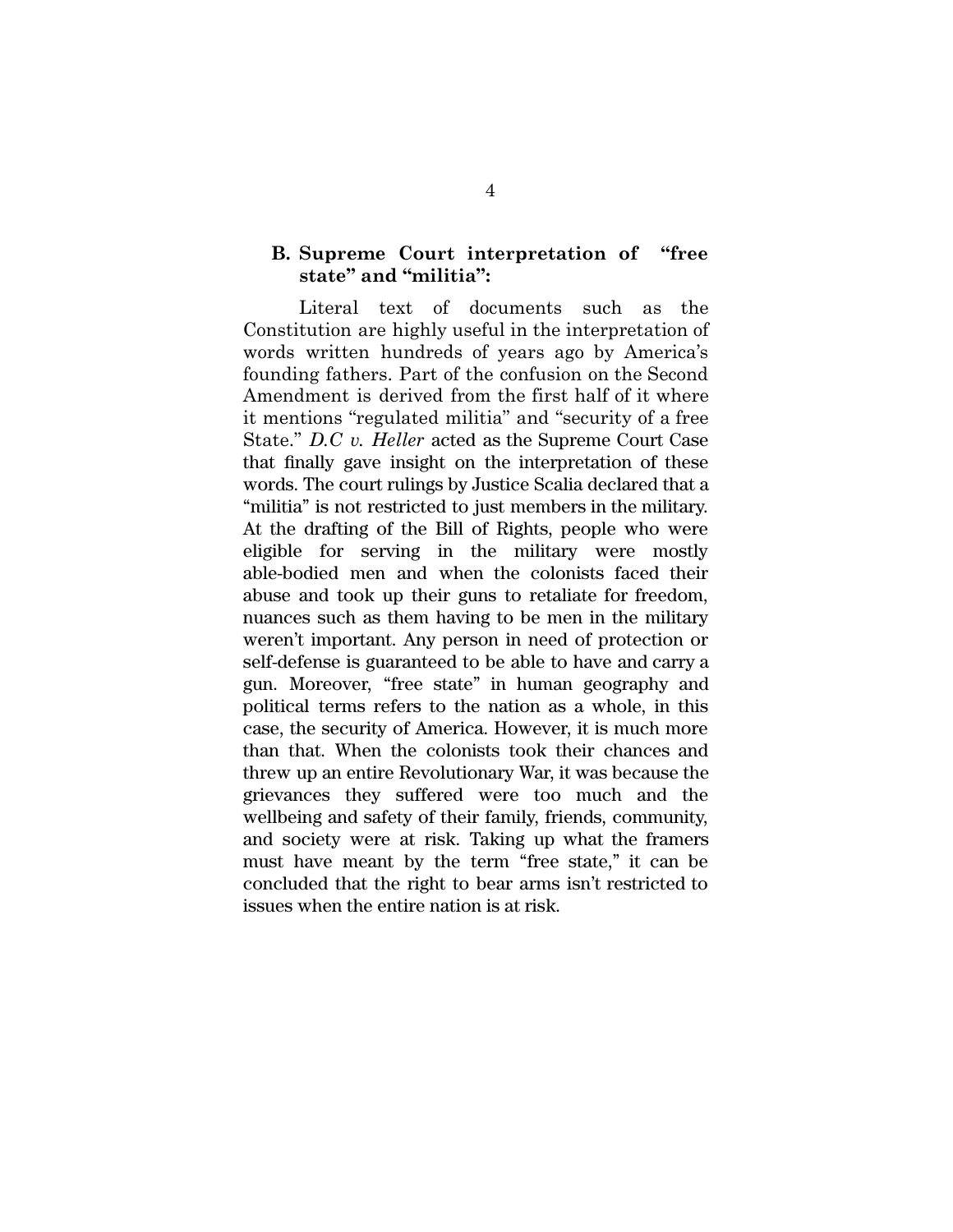**II. The act of publicly carrying arms became constitutionalized in many states during the historical era.**

## **C. The Massachusetts Declaration of Rights established the right to bear arms during the revolutionary era.**

Under Article XVII, The Massachusetts Declaration of Rights states that the people have the " right to bear and keep arms for the common defense" as it is essential to preserve the rights of every individual, including life, liberty, and the pursuit of happiness. By passing this law, the United States Armory and Arsenal at Springfield, Massachusetts, was able to manufacture and distribute firearms during the revolutionary time periods, leading to better protection for protestors at the time.

## *D.* **New York's ratification of the Constitution supports the rights to bear arms in the modern era.**

Under Articles II and IV, The New York Civil Rights law establishes that " [a] well regulated militia being necessary to the security of a free state, the right of the people to keep and bear arms cannot be infringed".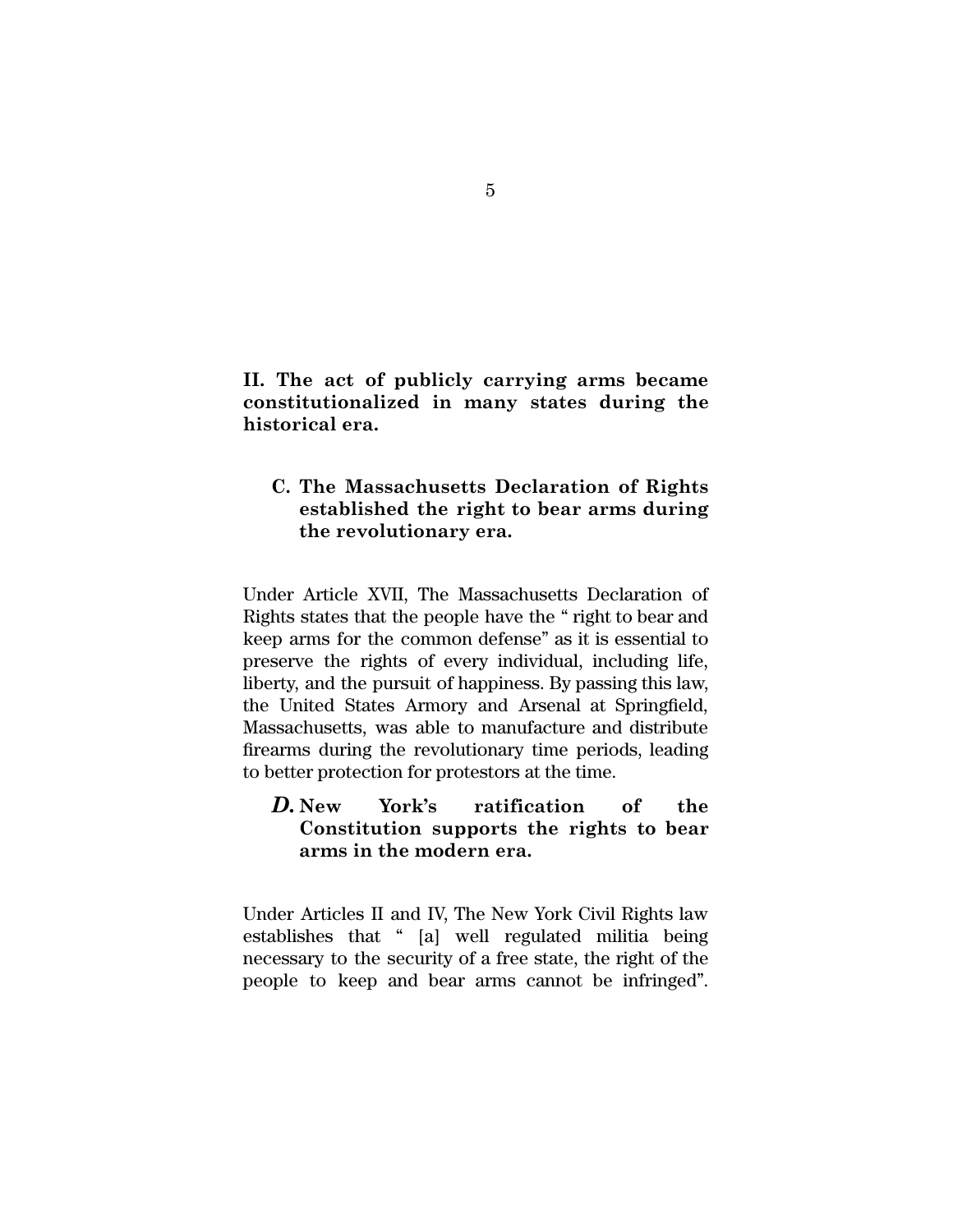Because of this regulation, there are past instances of the National Rifle Association, a New York association, supporting the right to bear arms. More specifically, the National Rifle Association worked with the federal government to support the ownership of state-level permits for concealed weapons when handguns became a necessary factor in the right to bear arms. Therefore, it is reasonable that the New York state law empashized the need to regulate firearms in order to protect the safety of the public. The framers of the constitutions promoted public safety a reasonable effort to regulate the usage of firearms. As proved by past historical documents, the court must allow the regulation and ownership of firearms for the safety of the public.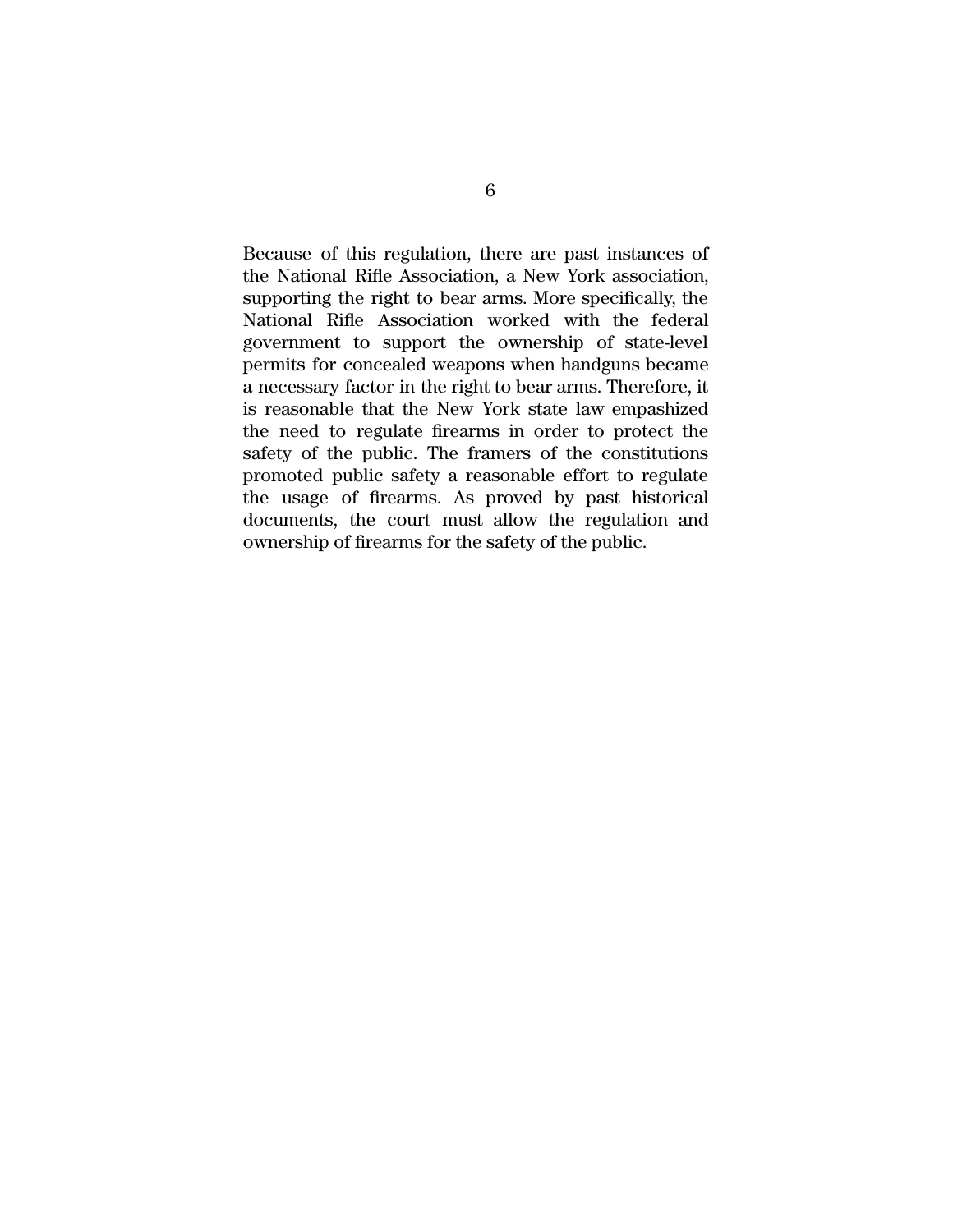## III. **Examples of modern court cases supporting the right to bear arms.**

### Wrenn vs. District Of Columbia

The District of Columbia allowed citizens to carry firearms for legal recreational purposes within their homes and businesses. To receive a license, owners must provide a special need for protection with the evidence of specific threats that occurred ab initio. With this regulation set forth, the court established that the Second Amendment protected a citizen's right to bear arms for the purpose of self-defense. In addition to that, the court ruled in favor of the second amendment by permitting individuals, without special needs, to carry a license, even in highly populated areas.

#### Peruta vs. County of San Diego

Under California law, individuals need to provide a good cause for the right to carry a license. The Peruta vs. County of San Diego case establishes that Peruta applied for a license to bear firearms. The district court rejected his application in that the county's policies of needing a special cause were not followed. Hence, the district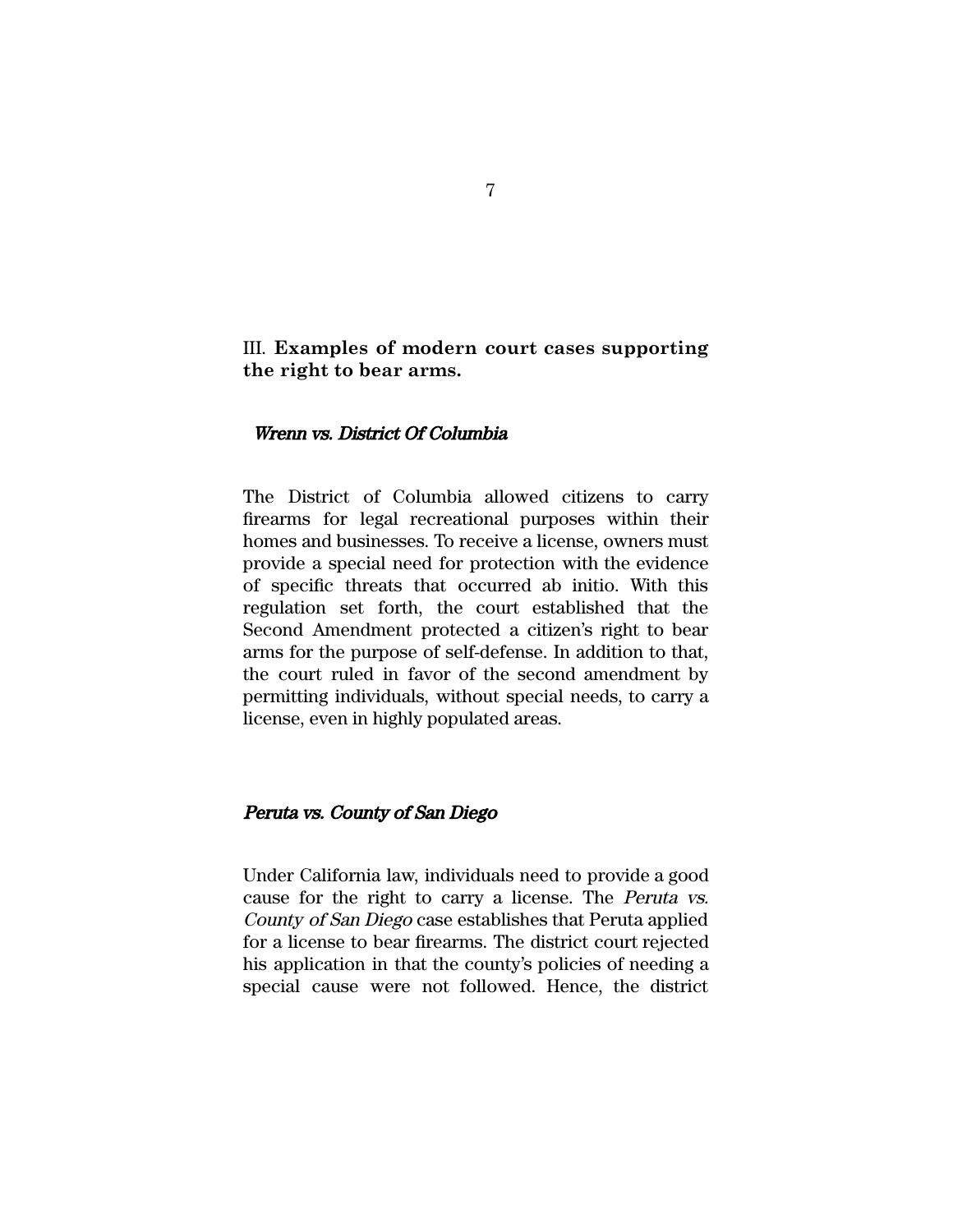ruled in opposition to Peruta, claiming that the county's policies did not violate the Second Amendment. However, the Second Amendment defines that " states permit some form of carry for self-defense outside the home", meaning that owners do not require a specific cause for carrying a license, with exception to the need for self-defense. As a result, a three-judge panel opposed the district's decision and supported the evidence claiming that San Diego's policies violated the Second Amendment.

### United States v. Miller

Under the National Firearms Act of 1934, taxes were imposed on the transfer and people involved in the importing/exporting of firearms and transportation of them were meant to be restricted. The general facts of the case United States v. Miller, are Jack Miller and Frank Layton being charged by Arkansas federal district court for violating the National Firearms Act of 1934 because they engaged in interstate commerce with a sawed off- double barrel 12-gauge shotgun. The district court agreed with Miller and Layton's argument of the NFA violating their Second Amendment as they believed Miller and Layton's actions were protected under Congress' interstate commerce power as well as the Second Amendment. When brought to the Supreme Court; however, it was a unanimous decision, written by Justice McReynolds, that the Second Amendment did not protect the possession of any firearm, giving the public at least some definition and restraint to the "arms" part of the Second Amendment.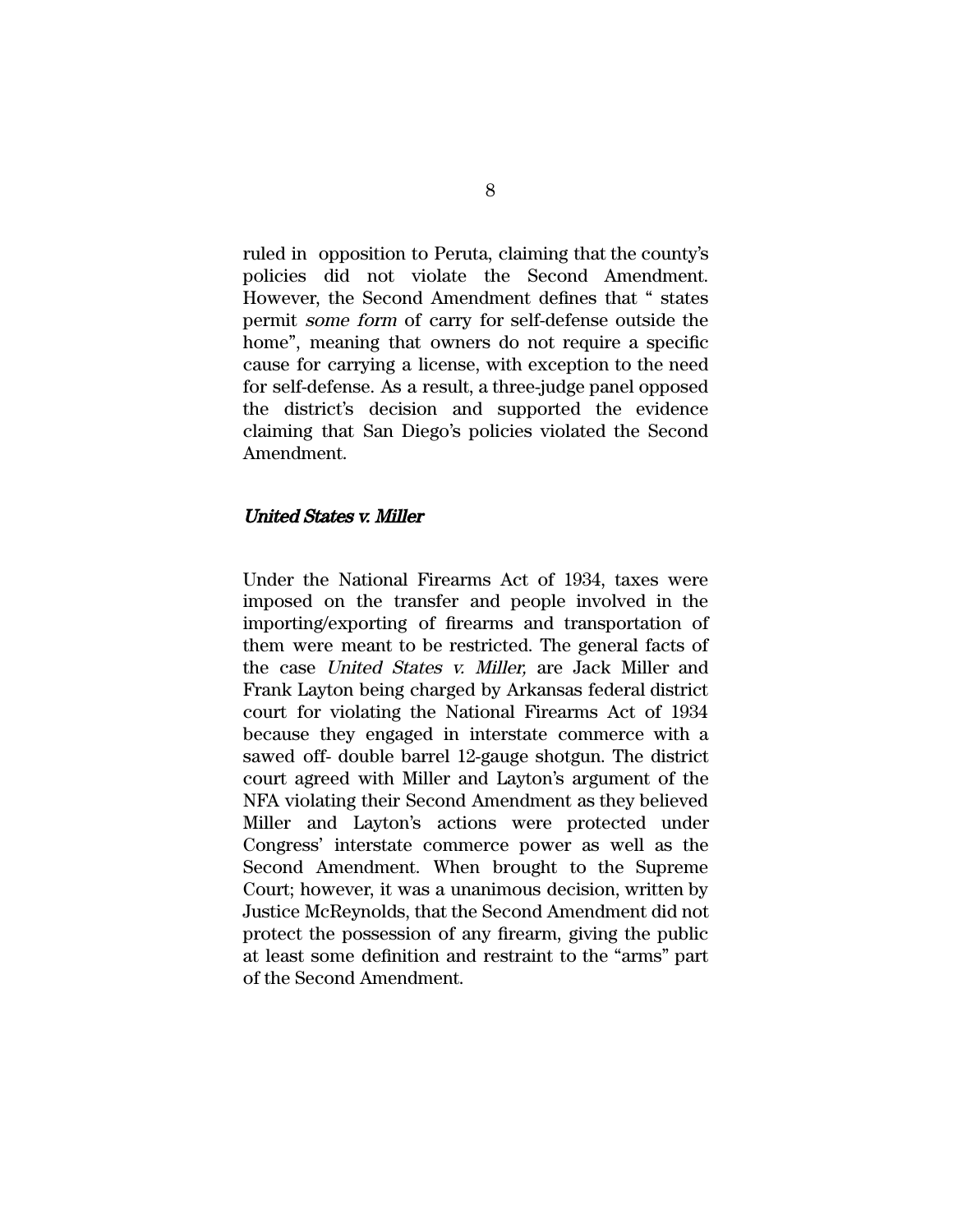## District of Columbia v. Heller

Under the District of Columbia Code, it was illegal to carry unregistered firearms, and any registered firearms were meant to be kept unloaded or bound so they are nonfunctional unless in certain locations. D.C police officer, Dick Heller, was allowed to carry a handgun during duty, but when he applied for a 1 year license to keep a handgun home, he was denied. He argued for an injunction against certain parts of the Codes that violated his Second Amendment rights. The district court dismissed it and the U.S Court of Appeals for the District of Columbia reversed it, stating that the purpose of the Second Amendment was for self-defense. The Supreme court agreed with the Court of Appeals stating the term "militia" isn't reserved to just people part of the military, and that the entire meaning the Second Amendment should be read in is saying it's for protection.

### McDonald v. City of Chicago

After the Supreme Court ruling in District of Columbia v. Heller, suits were filed against Chicago and plaintiffs argued that the protections and rights the Second Amendment guaranteed should be applicable to the states too. The district court dismissed it and the Court of Appeals for the Seventh Circuit accepted the appeal. Justice Alito gave the majority opinion on McDonald v. City of Chicago, incorporating the Second Amendment through the incorporation doctrine of the 14th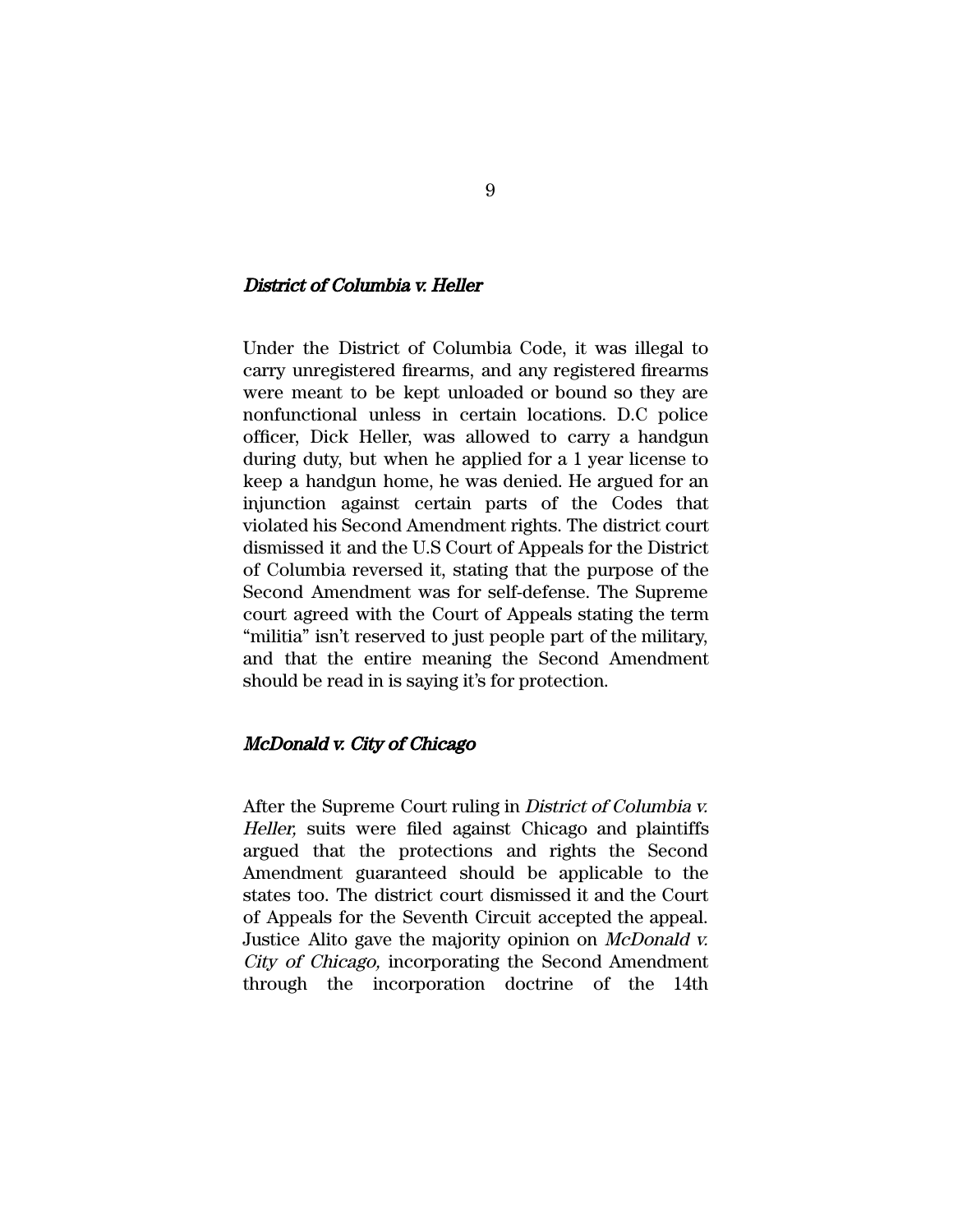amendment, specifically the Due Process Clause, as a fundamental right even to the states.

### Caetano v. Massachusetts

Convicted for possessing a stun gun, Jamie Caetano appealed and argued that her possession of the gun in public was for protection, mainly from her abusive ex. In a per curiam decision, the Supreme Court ruled in favor of Caetano and stated that while the framers may not have had stun guns in mind while writing the amendment, the Second Amendment does protect an individual carrying a firearm because of the utmost value of self-defense both D.C v. Heller and McDonald v. City of Chicago set as precedents.

### Moore vs. Madigan

Under Ilinois law, individuals are prohibited from carrying firearms outside the home, unless provided a greater justification for one's right to bear arms. Plaintiff Michael Moore filed a lawsuit, claiming that Illinois law violated the Second Amendment. The district courts dismissed the case for the invalid claim stated. As a result, the plaintiff sought an appeal from the higher court. The district court's decision was reversed as the appellate court claims that the right to bear arms implies the right to carry a gun outside the owner's home. Illinois failed to justify the reasons for confining the right to be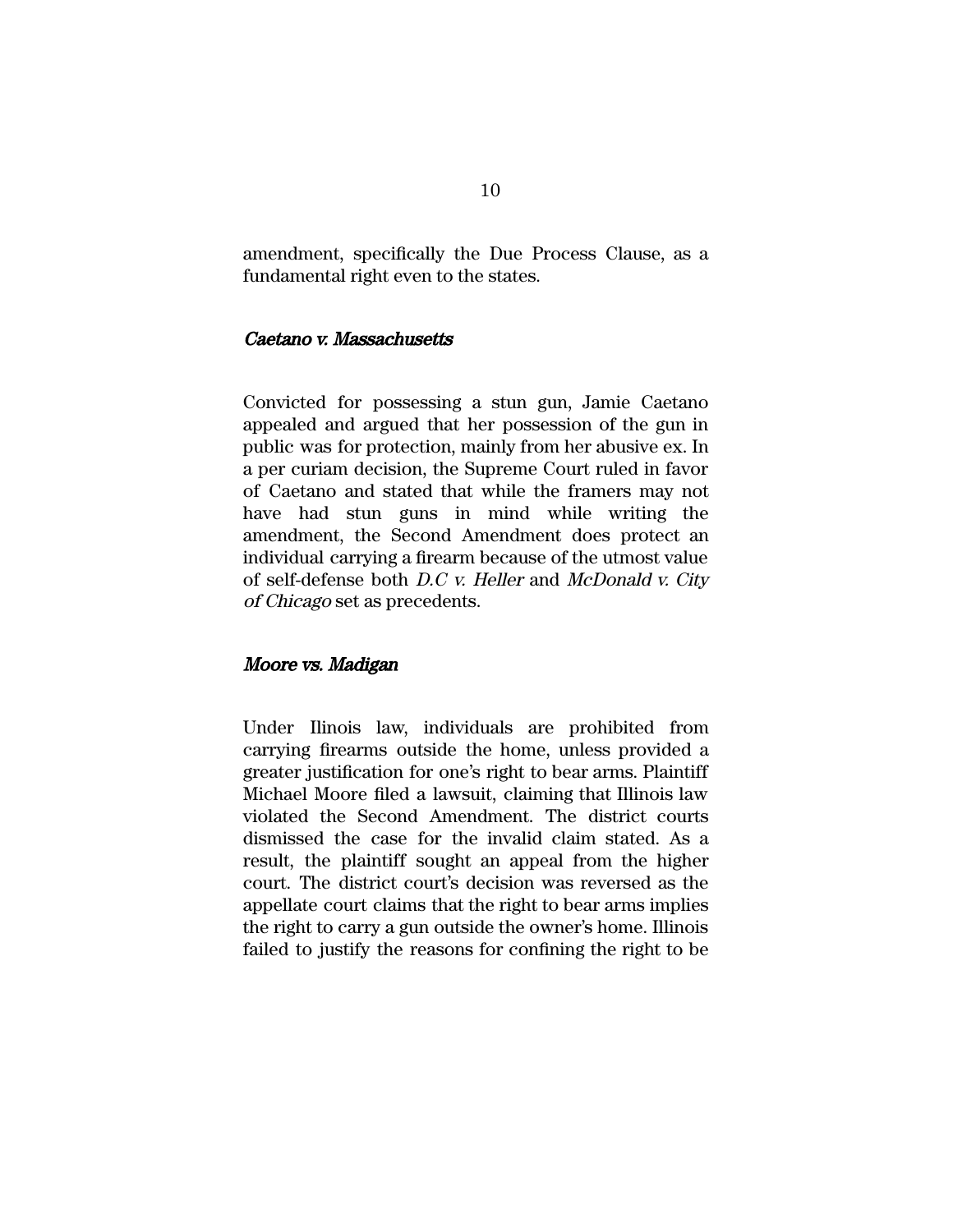armed, resulting in a ruling that Illinois law violated the Second Ammendment.

### Bliss vs. Commonwealth

In Bliss, the defendant was charged for the violation of the Kentucky statute through the act of carrying a concealed weapon. Under the Kentucky constitution, " the right of the citizens to bear arms in defense of themselves and the State, shall not be questioned. The right is defined with no limits of carrying handguns. The Bliss court proves that the State of Kentucky restricts the right to bear a concealed gun, resulting in a violation of the Second Ammendment.

### Nunn vs. Georgia

The State of Geogria passed a law, confining the right to bear specific types of guns, including pistols. By carrying a pistol, it was assumed that Nunn violated the law. The legislature only prohibits the concealed carry of weapons while the open carry of weapons is not prohbited by the legislature. Nunn appealed the ruling, claiming that here is no proof indicating that Nunn carried a concealed weapon. As a reuslt, the conviction became overuled as it violates Nunn's right to bear arms, under the Second Ammendment.

## Andrews vs. State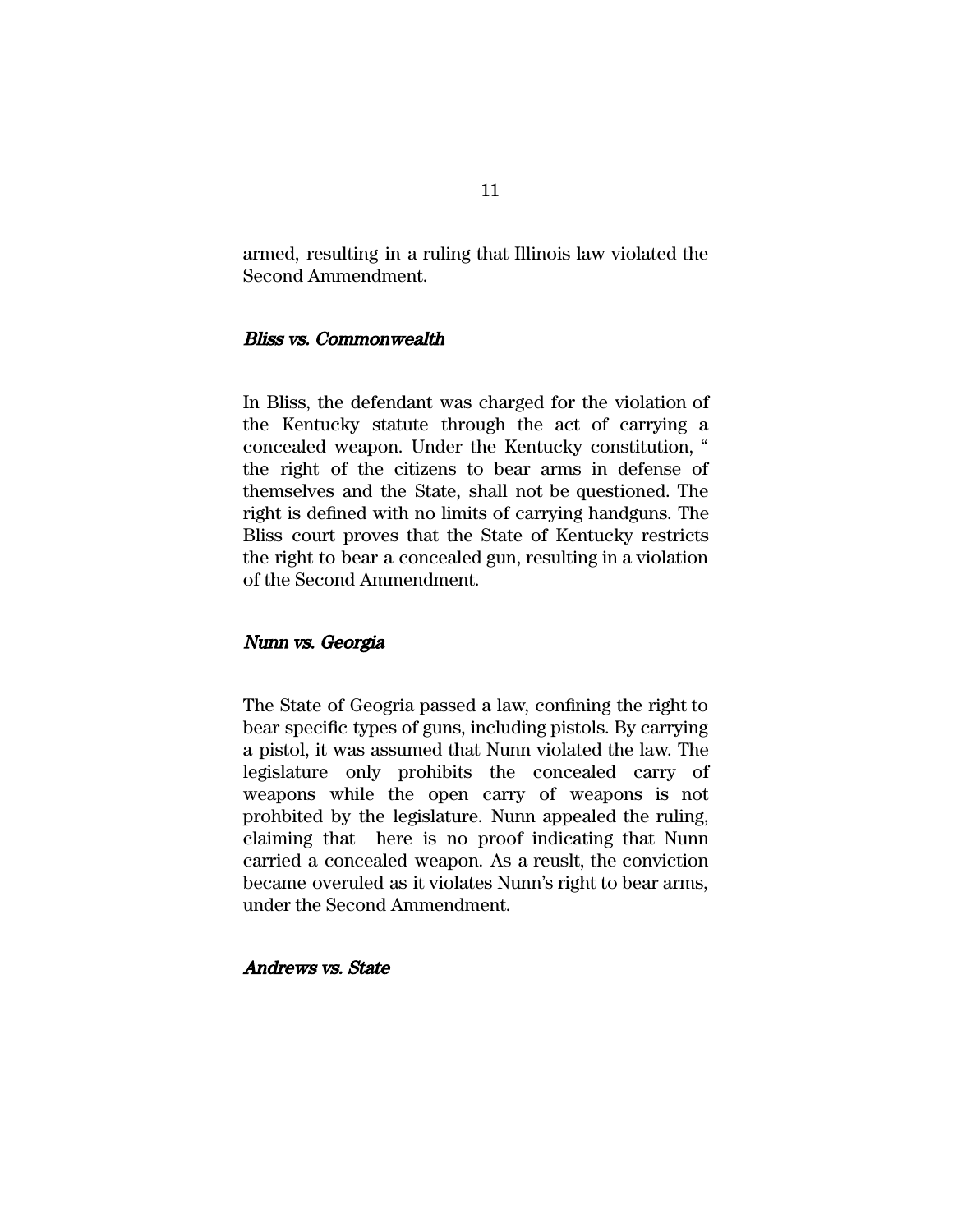Under the Tennesse State Constitution, Article 1, Section 26, claims that the citizens of Tennesse have a " right to bear arms for their common defense; but the legislature shall have power, by law, to regulate the wearing of arms with a view to prevent crime." In Andrews, the defendant was charged with the crime of posessing a revolver However, bearing arms for common defense is a political right that is not a violation of the law. In addition, the court concluded that military type weapons are permitted without specific connection to militia. It was ruled that citizens have the right to bear arms, subject to legislative regulation only for the purpose of preventing crimes.